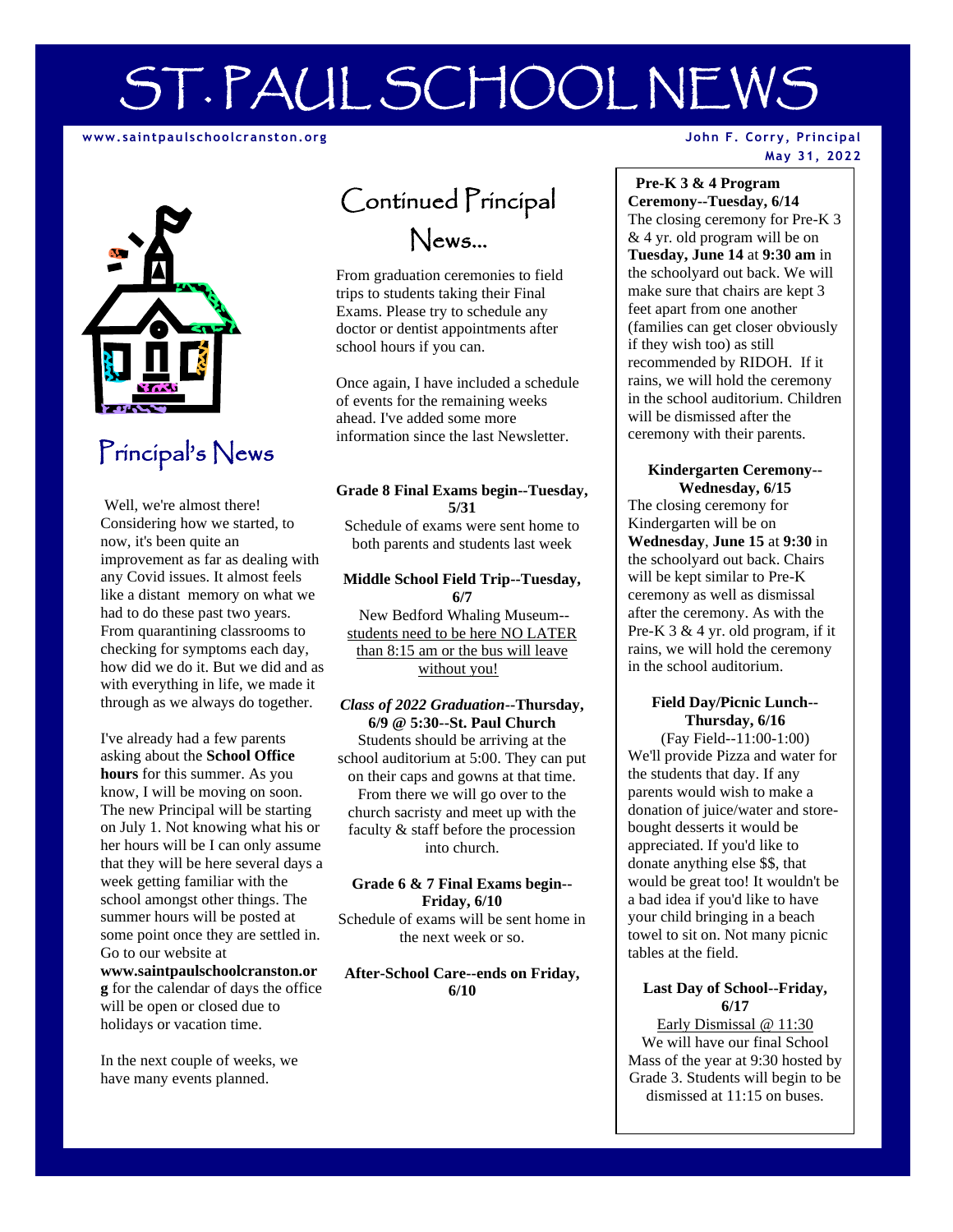# **PreK 3&4 News**



Happy May! We can't believe that we made it to May! We had a great month, learning about the changing seasons around us!

We enjoyed learning about the parts of a flower and how seeds grow and travel in the air during the springtime. We especially had a lot of fun talking about our moms and making them feel special. The May Crowning was a special way for our Early Learning Foundation to celebrate Mary. Our butterfly and insect units were great fun, especially being able to search for them outside! We are finishing up our month with PreK 4 traveling to Canada and the PreK 3 visiting the zoo! We are looking forward to June, when we talk about the beach and summer treats and taking a walk to Rhodes Playground! Remember that we will have our celebration on Tuesday, June 14th at 9:30 in the school playground!

 Please watch for additional information!



#### **Kindergarten News**



The month of May flew by in Kindergarten! There were so many wonderful memories and learning experiences throughout the month. One of our favorite learning experiences was our Butterfly unit. We adopted caterpillars at the beginning of the month and watched them grow into a beautiful butterfly. We recently released our butterflies into nature and our Kindergarteners were very excited to see them go. We also started our Backwards Alphabet Countdown to summer! Some of our favorite days so far include **W**atermelon Day, **R**ainbow Day, and **M**&M Day.

Kindergarten has been working extremely hard in math and phonics. The students have been working on addition and we will be moving into an introduction to subtraction. In reading/phonics, we have introduced 4 new sight words. The students have been working on increasing their reading fluency and levels. In Religion, we have been talking about Mary and how in May we celebrate her. At the beginning of the month, we had a beautiful crowning of Mary with Pre-K, 1st, and 2nd Grade.

# **First Grade News**



WOW! In a blink First Grade will be coming to an end! We have been extremely busy preparing for what we will need to be successful in Second Grade.

In Reading/FUNdations, we have been learning many sounds in words that help us to become better spellers, writers and readers. We continue to practice blends and digraphs in words, but have also added words with glued sounds and understanding what happens when we add the suffix -s to the end of a word. We have added many new words to our "Trick Word" list that is posted on the closet doors. These words are hard to "tap" out so we have them hanging in the room for easy reference.

In Writing, we have been working on another piece based on the story "The Day the Crayons Quit". We are writing a letter trying to convince our favorite crayon not to quit. Be on the lookout for these letters coming home.

In math, we have learned new strategies to add, subtract and find the missing addend. One way is to "counting on" and another way is using a ten frame. We will be starting a Chapter on shapes soon.

At the beginning of May, we were able to celebrate the 'Crowning of Mary" with Pre-K - 2nd Grade. It was fun! We ended the celebration with bubbles and munchkins. We have also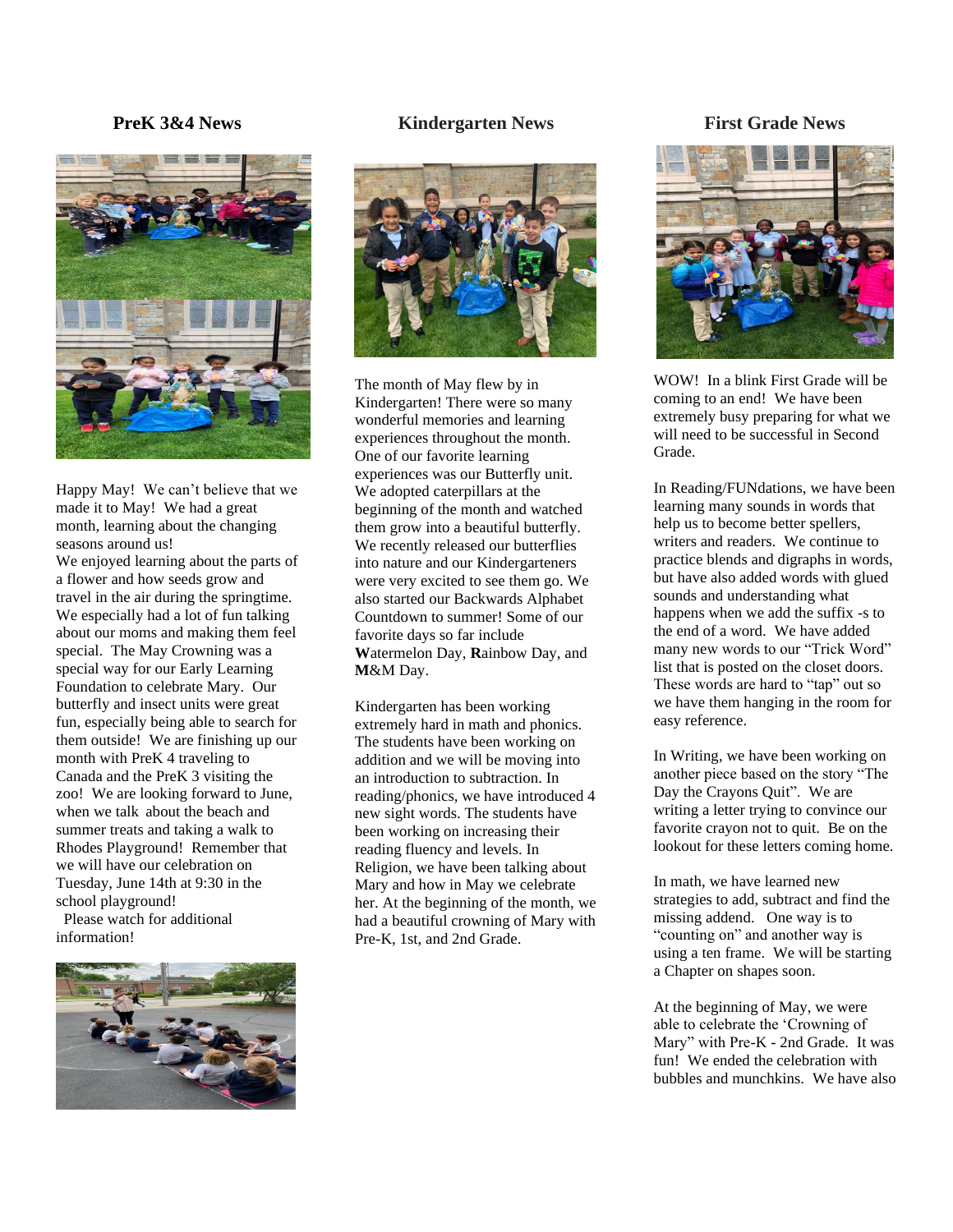been able to go to the Art Room with Kindergarten and do art together.



# **Second Grade News**



Wow! The school year is coming to an end so quickly! Second Grade has grown so much throughout the year. This month, we have been honoring our Mother Mary in many ways. Beginning the month, we had a ceremony on the church lawn crowning Mary with some special prayers and songs. Congratulations to the many second graders who celebrated their First Communion on May 1! Another happening, our second graders are anxiously awaiting the arrival of our published book. The title of the book is *Second Grade Vocabulary Parade.* Each child contributed to create a memory of our class project, the vocabulary parade. I am so proud of each student for their hard work.

In Religion, students studied the importance and components of the Eucharistic Prayer. We learned more about our Mother Mary by discovering the Hail Mary prayer origin, praying

the rosary, writing a haiku poem, and making special crafts. In Language and Literacy, we explored different types of literature such as narrative non- fiction and realistic fiction. We discussed story elements such as plot and theme. We had fun reading and writing different types of poetry (acrostic,haiku,shape,rebus). By establishing main ideas with supporting details, we are perfecting paragraph writing in complete sentences.

For Math, our focus is money that includes counting on with money, making change, comparing amounts. Additionally, we are working on telling time this month.

In Social studies, the class celebrated Mother's Day and Memorial Day. Students made a special craft for Mom with cereal boxes, paint, and fairy lights. We learned about the Red Tails in WW2 honoring a veteran's 100th birthday Victor W. Butler. We had lessons on family responsibility, taking care of pets, and citizenship.

For Science, the class investigated insects such as ladybugs, fireflies, and butterflies. We learned about the sun and the moon in relation to the earth including a solar eclipse and a lunar eclipse. In addition, we discovered the phases of the moon. Second grade scientists performed an experiment involving sunscreen, construction paper and the sun. The results proved that sunscreen does indeed protect skin from harmful UV rays.

Ending the month, the class participated in the school walk-a-thon raising funds from sponsors. Afterwards, we enjoyed a snack and a movie. Thank you so much for your pledges!!

Next month, we look forward to special daily activities making more memories as we countdown to summer vacation!!



**Grade 3 News**



What a lovely month with so much to celebrate! We honored the Blessed Mary with prayers and activities. We also said a decade of rosary every day. We made a very special craft to celebrate our own moms and planted some flowers for them.

 In Reading, we have completed Unit 6 of the Reading Street Program. Our spelling words are getting more difficult, but everyone continues to work hard and do very well on the assignments and tests. We also walked to Williams Hall Library for story time and hope to go again one more time in June.

 In Math, we are learning fractions. The class is doing well with this concept and did an excellent job on their fraction flag banners. We also continue to practice/learn our multiplication facts, especially tables 6-9. In Science, we finished our plant and solar system units. We started to learn all about the ocean and sea animals. In Social Studies, we each picked a Northeastern state and completed a report to share with the class.

 In Writing, we were paired up and interviewed each other. Soon, we will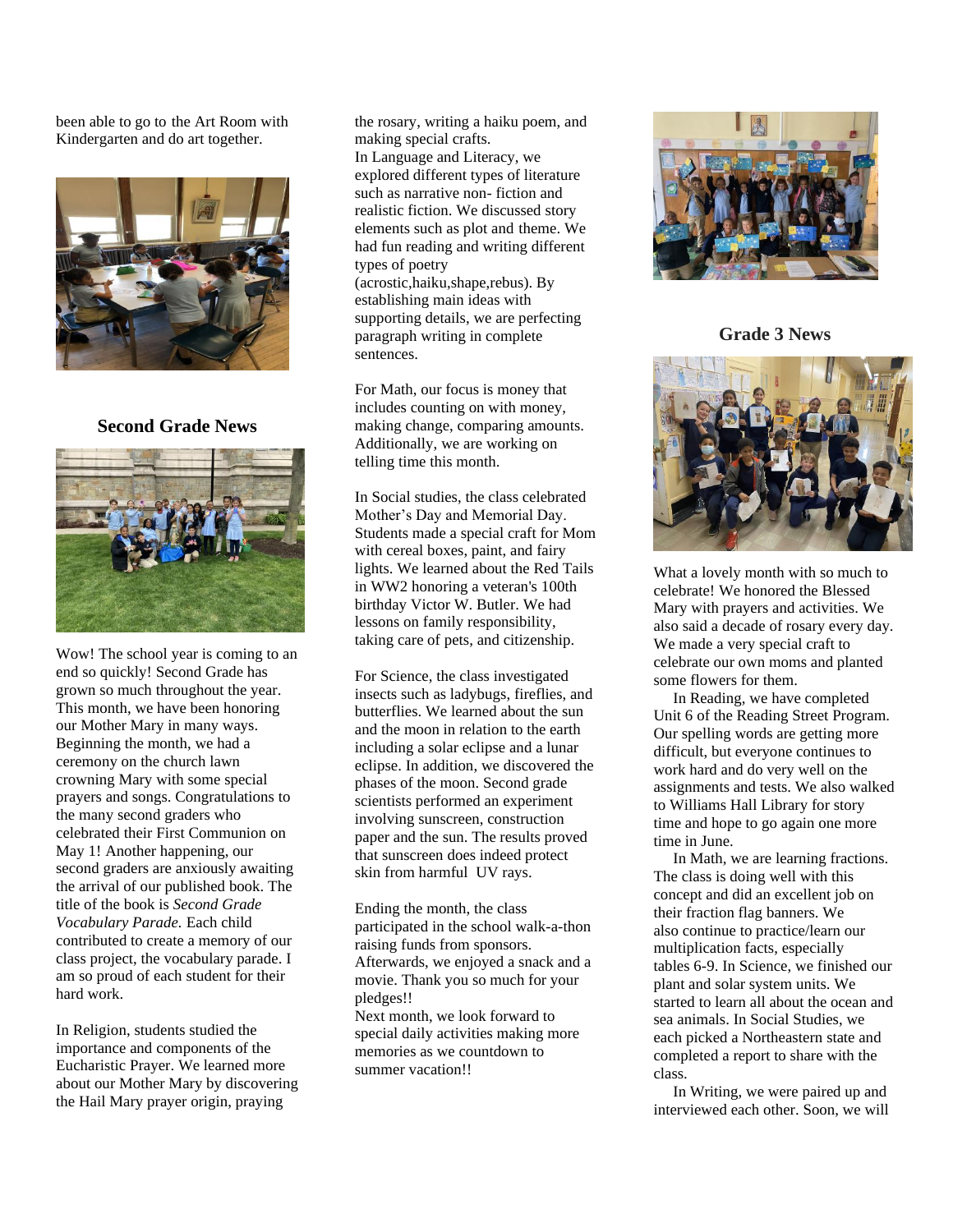write biographies and share them in groups outside on the lawn on a beautiful sunny day. In Religion, we completed our saint projects and shared them with the  $6<sup>th</sup>$  and  $7<sup>th</sup>$ graders.

The walk-a-thon was a remarkable success, lots of fun, and enjoyed by all. Thank you to all that sent in donations.

 We are all looking forward to the next few weeks in June to wrap up our year as 3rd graders and prepare for 4th grade. Our countdown to summer begins on June  $1<sup>st</sup>$  with a fun activity planned for each day. It is all extremely exciting! The class is mostly looking forward to hosting mass on the last day of school. I am sure everyone will be fabulous!!

 Wishing a happy and safe summer to all!

# **Grade 4 News**



It doesn't seem possible that this school year is drawing to an end. It has been a pleasure teaching your inquisitive, funny and amazing children. I'm looking forward to our next three weeks, because we still have a lot of learning to do. We just began a new chapter book called Walk Two Moons by Sharon Creech. The students are already hooked!!

We are continuing to work on our state capitals and learning about the regions of our country. In religion, we will conclude our study of the Ten Commandments.

In math, they are doing an amazing job with comparing and ordering fractions, finding the GCF and will soon be working on adding and subtracting fractions with like and unlike denominators. In science, they have been working on STEAM activities with their buddies in Pre-K 4. The care and love they show their buddies is heartwarming!

# **Grade 5 News**

Fifth grade has been so busy this month of May! We have been moving along in all of our lessons and preparing for the end of the school year.

In vocabulary we have been focusing on introducing each word in the new units, focusing on learning its definition, the synonyms and the antonyms that go along with each word, as well as preparing for our spelling and vocabulary tests. Within the week, we prepare and practice these new units by doing shark fin, making flash cards, matching the meanings, and playing around the world. The students have been doing wonderful with this.

In Math, we have been learning about factors, fractions, the GCF (greatest common factor), the LCM (least common multiple) and the LCD (least common denominator). The students have been doing great with this as they love learning new strategies.

In Language Arts, we are reading out loud the story "Missing Links". This story is all about finding the context clues to figure out who solves the mystery. The students have been doing a great job "reading between the lines" to figure out what the story is about. This story is also teaching us that many words could have more than one meaning and that finding the clues in each surrounding sentence is important when deciding what is correct. As always, we are working on

continuing to learn our comprehension skills and strategies daily.

In Social studies we have been learning about the New England Colonies. It is nice for the students to be able to learn about the history of certain places, cities and states that are so close to us and the ones that they hear of daily and for some, have even visited! On the side, the students have also been working on a president report where they had the opportunity to pick one president of their choice and research the history, the family, biographical overview, politics and the major accomplishments of that president.

Lastly, in Science we just finished up our chapter on interactions in ecosystems and had a test. We will now be moving onto changes in ecosystems.

Fifth grade is looking forward to the walk-a-thon on Friday May 27th, and for the end of the school year!

# **Middle School News**

**Grade 6 Skills:** The class is on unit 10 and they are doing very well. Their abilities in vocabulary are coming along and they are having fun in the process. Soon they will begin preparing for their final exam, seeing that it is right around the corner. It will be a lot of work, but they are definitely up to the task.

**Grade 6 Religion:** The students are continuing to dive deep into the Old Testament, learning about all of our ancient family biblical history. At this point in their study of salvation history, they are learning about the Israelites initial entry into the Promised Land, and their many ups and downs therein. Some of the highlights they have been hearing about are how all things are possible when we trust in God. They saw this in the story of Joshua and the Israelites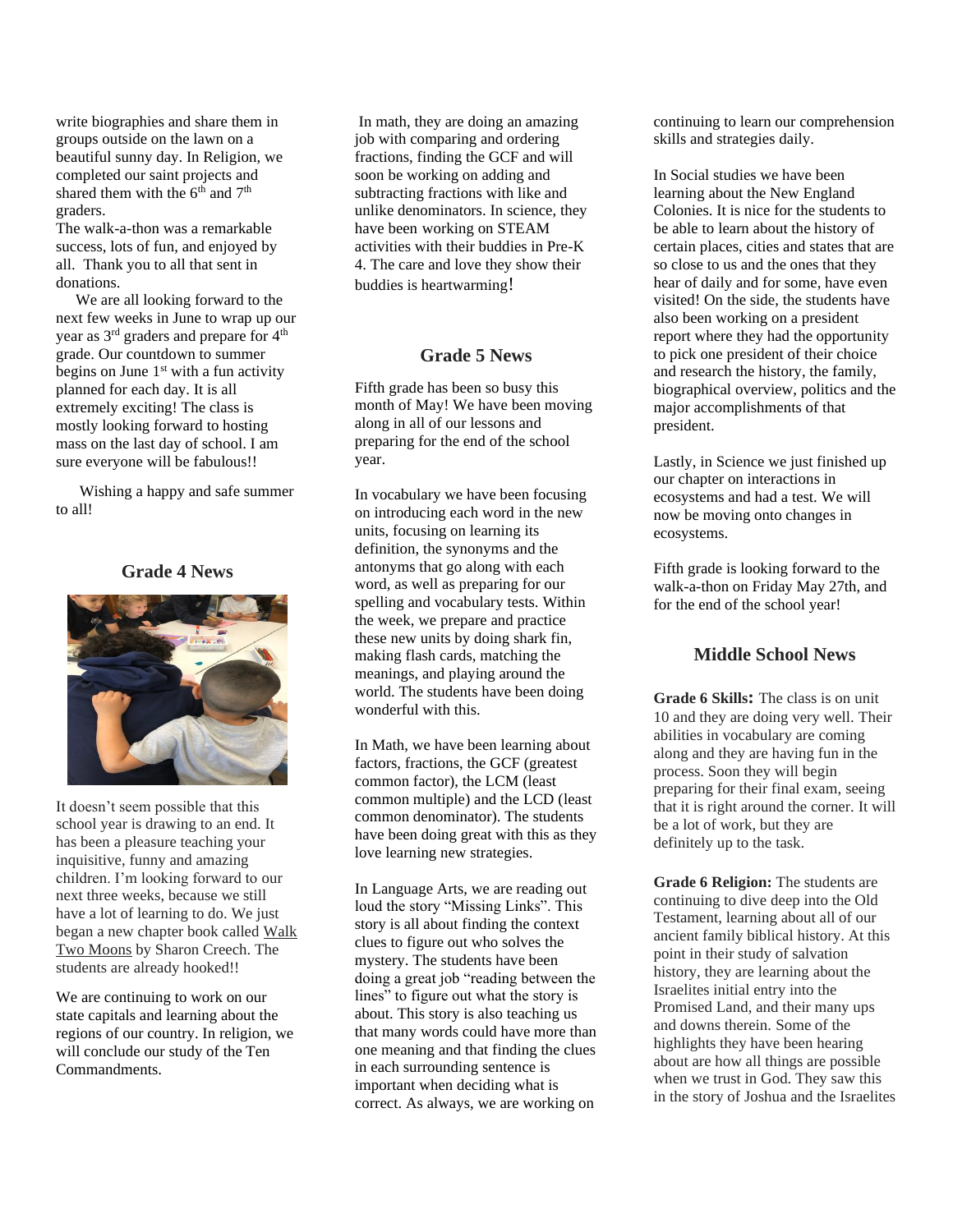taking down the walls of Jericho. Another exciting principle they learned is that we as human beings can be extremely fickle and have a tendency to fall away from God. They witnessed this while hearing of the many different Judges that were raised up for Israel, in order to lead them back to God and get them back on the right track. They now know that like our ancient forefathers, we have to be cognizant of our weakness and always remember to rely on God.

**Grade 6 Social Studies**: We are learning about the geography, culture, government, and society of Ancient Rome. Students can identify the Italian Peninsula on a map, explain the founding myth story about Romulus and Remus, identify 2 bad emperors and 1 good emperor of Rome, and can describe what the daily life of the Romans was like. We will be learning more about Pompeii, and then will begin to review for final exams.

**Grade 6 Literature**: We just finished reading the book "The Color of my Words" by Lynn Joseph, about a 12 year old girl growing up in the Dominican Republic who is faced with tough choices and all the typical challenges of growing up.

**Grade 7 Skills:** The class is coming to a close and they are now on chapter 10, working very hard to learn this new set of words. We have incorporated new games into the equation, that have not only been very fun, but competitive and effective. They have really been enjoying their time with these new ways of learning. Soon they will be moving on and refreshing their knowledge in order to prepare them for their final exam. I have no doubt that they will all do extremely well.

**Grade 7 Religion**: The class has been doing very well as of late. They have been learning about how Jesus, being both God and man, had the power to restore all things, however and

whenever He saw fit. Nevertheless, His power was not used for Himself, but for a specific purpose. He exercised His power and authority in order to restore the broken and bring all of creation into right relationship with God. Because some people think Jesus' healing miracles are relegated to the past, the emphasis was being put on both the historicity of Jesus working these miracles, but more so, on the fact that this is still the reality now. Jesus still has this power and authority and He exercises it liberally if we only say yes to Him. The students are now well aware that Jesus can and does work miracles – big and small – just as He did when He physically walked the earth 2,000 years ago.

**Grade 7 Social Studies**: We have been learning about the Revolutionary War. Students can compare the advantages and disadvantages of the British and the Colonists. They can identify the differences between regular army, militia, and mercenaries. They can also explain the major causes of the American Revolution. Soon, we will look at the war's consequences.

**Grade 7 Literature**, we have been reading "Woods Runner" by Gary Paulsen. 13 year old Samuel needs to track down and find his parents, who have been captured by the British in the American Revolutionary War. Samuel meets civilian spies, farmers, and militia on his way to New York City, where most prisoners of war were being held by the British.

**8th Skills**: Similar to their religion projects, they have been putting in phenomenal work on their stories. They have all written unique and exciting stories, nevertheless, at this point they are attempting to put the finishing touches on them and close them out with a proper ending. Each student has shown tremendous growth throughout the process and become a much better writer. Let us hope and

pray that they carry this into their high school careers.

**Grade 8 Religion**: The class is closing out their Saint Paul career on a high note. They have been working hard and really growing. Firstly, they dedicated much of this last quarter to really learning what the good news is – or in other words, what the Church means by the "Gospel." Together as a class we worked through and unpacked Father John Riccardo's book "Rescued", which is a detailed, and yet very simplified explanation of the Gospel. He unpacks it in such a way that makes it both understandable and meaningful. Secondly, they have been putting in great work on their final projects, chipping away on them day after day. Lastly, the class has been mentally preparing to leave Saint Paul's for good. The students are working through the different emotions and feelings that come with graduating, such as: saying good bye, walking the halls for the last time, taking the next step, ending a chapter of their lives, and much more. Continue to pray for them as they navigate this new experience.

**Grade 8 Social Studies**: We have wrapped up our major studies for the year with the Great War, or WWI. Students can identify the cause of World War I, and were also able to explain the alliance system and how it pulled much of the world into the war. Students are now reviewing their study guides for their final exams, as well as preparing for their exciting trip to the New Bedford Whaling Museum.

**Grade 8 Literature**: Students really enjoyed reading the Diary Of Anne Frank play, in which each student was assigned a different speaking role. Ask your child which part they read for. After reading the Anne Frank play, we watched a touching documentary about the life and death of Anne Frank, where students were given a chance to learn about the holocaust.